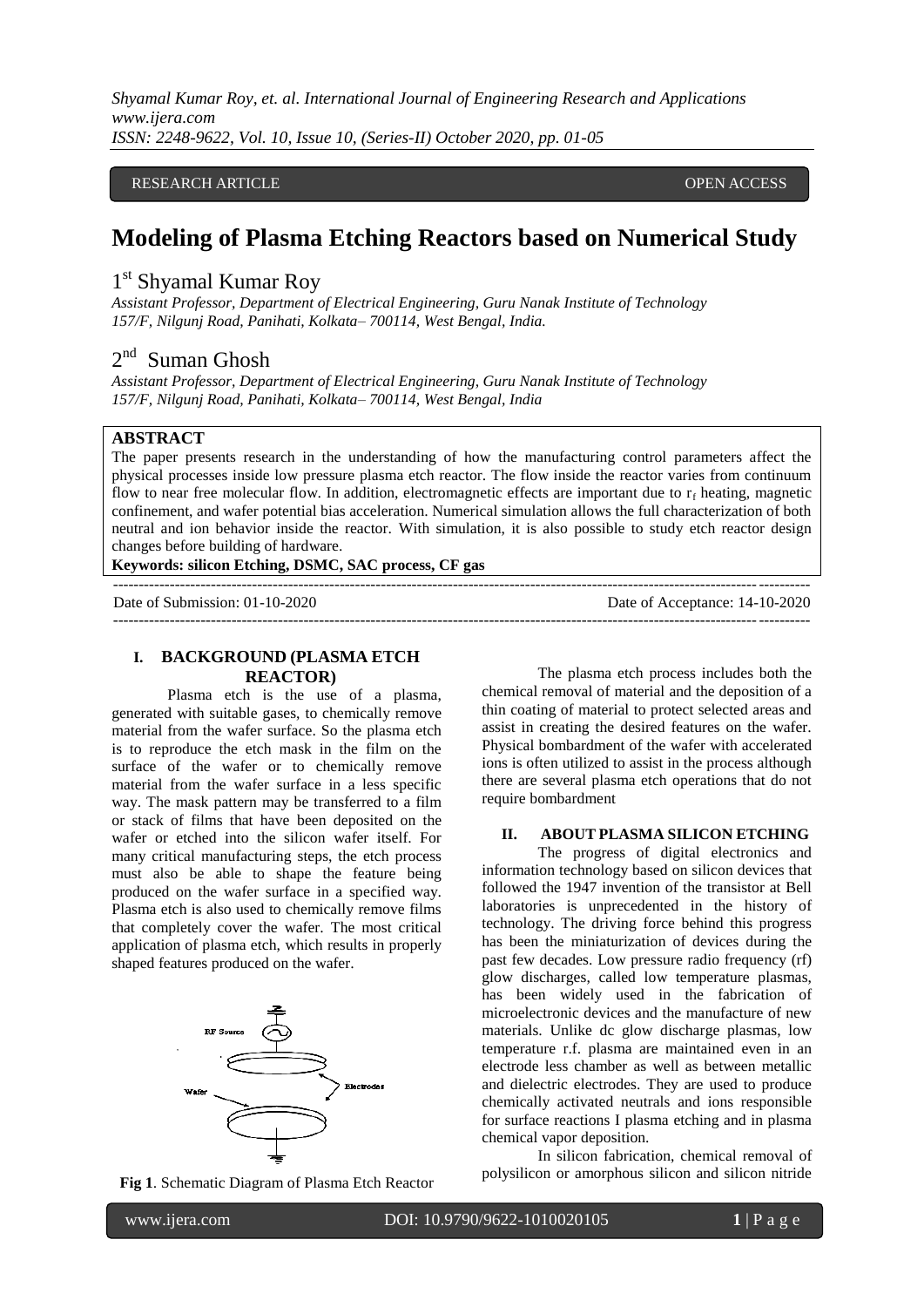*Shyamal Kumar Roy, et. al. International Journal of Engineering Research and Applications www.ijera.com ISSN: 2248-9622, Vol. 10, Issue 10, (Series-II) October 2020, pp. 01-05*

layers can be performed using both wet and dry etching techniques. Dry etching is especially wellsuited for precise line width and profile and nanostructure fabrication. However, wet etching still plays an important role where line size or profile control is not critical, or where the removal of a blanket film is required. For such applications, wet etching can offer advantages of high etch rate combined with high selectivity to dissimilar material layers, while avoiding the problem of plasma or radiation damage that may be present in dry etching techniques.

#### **III. INTRODUCTION**

Micro-electronic circuits wafers are typically manufactured using plasma etch reactors. Manufacturing is accomplished by depositing layers of conducting or insulating material onto a silicon wafer and then etching circuit features into them. The etch process involves bombarding the silicon wafer with a reactive neutral gas and an ion stream in a near-vacuum condition to carve out circuit features in a preferred direction. In order to improve the manufacturing process, increase yield, and raise quality, the flow field inside a chlorine plasma etch reactor is under study.



**Fig 2.** Schematic of Typical Plasma Etch Reactor with the Process of Silicon Etch

## **IV. RESEARCH PBJECTIVES AND IMPACTS**

The general objective of the proposed work is to develop and research is to aid in the understanding of how the manufacturing control parameters affect the physical processes inside a low pressure plasma etch reactor. The flow inside the reactor varies from continuum flow to near free molecular flow. In addition, electromagnetic effects are important due to rf heating, magnetic confinement, and wafer potential bias acceleration. In order to correctly model the convective and diffusive transport as well as the chemistry and electromagnetic effects, particle methods (DSMC-

PIC) are used. Computations are carried out on a massively parallel architecture IBM SP2. The work is done in collaboration with industrial partners who provide the specifics of reactor design and experimental data. Numerical simulation allows the full characterization of both neutral and ion behavior inside the reactor. With simulation, it is also possible to study etch reactor design changes before building of hardware.

#### **V. TECHNICAL APPROACHES**

The objective of the proposed work is to develop and provide numerical solutions to each specific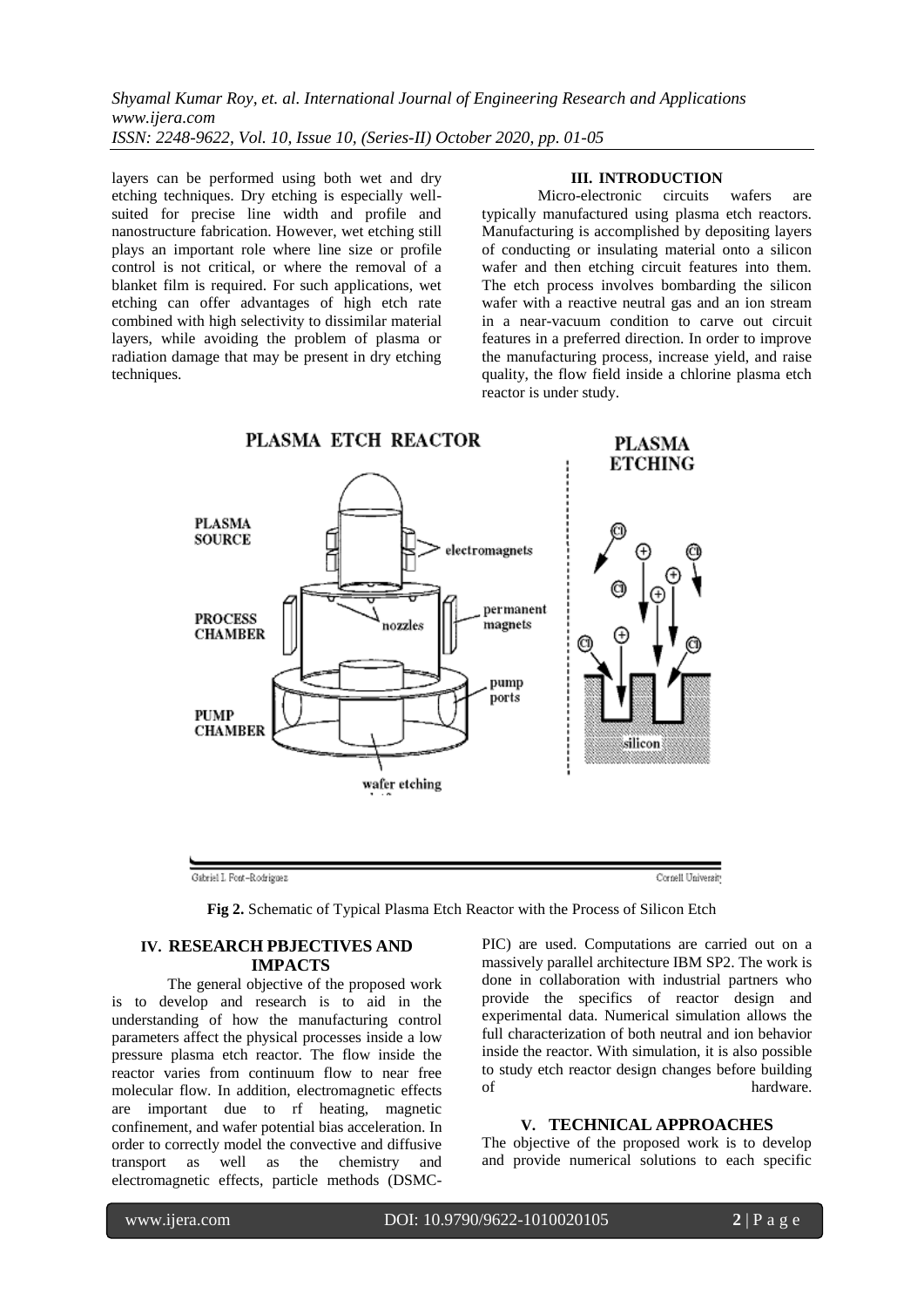*Shyamal Kumar Roy, et. al. International Journal of Engineering Research and Applications www.ijera.com ISSN: 2248-9622, Vol. 10, Issue 10, (Series-II) October 2020, pp. 01-05*

etching parameter configuration of the circuit component.

Etching process and Selecting of a Nozzle

- Material
- Flux
- Mass of the material etched and deposited.
- Dimensions
- Shape



**Fig 3.** Plasma Etch Reactor Flow Field

#### *A. Etching Process*

The semiconductor processing technology field reactive ion etching (RIE) that realized a directional etch profile without an undercut for fine line delineation was developed. Now a days most popular etching SiO2 with SAC (self aligned contact) process, especially the RIE system and the high selective SiO2 etching applying to the SAC process. The selective etching of SiO2 over Si was performed by fluorocarbon (CF) gas. The process in the RIE with CF4 and H2 gas mixture as shown in figure 4, where H2 flow rate increasing and Si flow rate decreasing, so the ratio of flow rate  $H2/CF4 =$ 70%. The results shown us SiO2 high selective condition, the Si surface is covered by a CF thin film, so the CF thin film protected the surface from ion bombardment. CF gave very high selectivity between the films; even CF caused film deposition on the oxide. Based on the ion beam experiment results, it was investigated that the plasma chemistry utilizing C4F8 gas in the magnetron RIE. C4F8 gas was decomposed as follows:



**Fig4.** Figure 4 Etch rate SiO2/Si in RIE as a function of CH4 and H2 Gas mixture ratio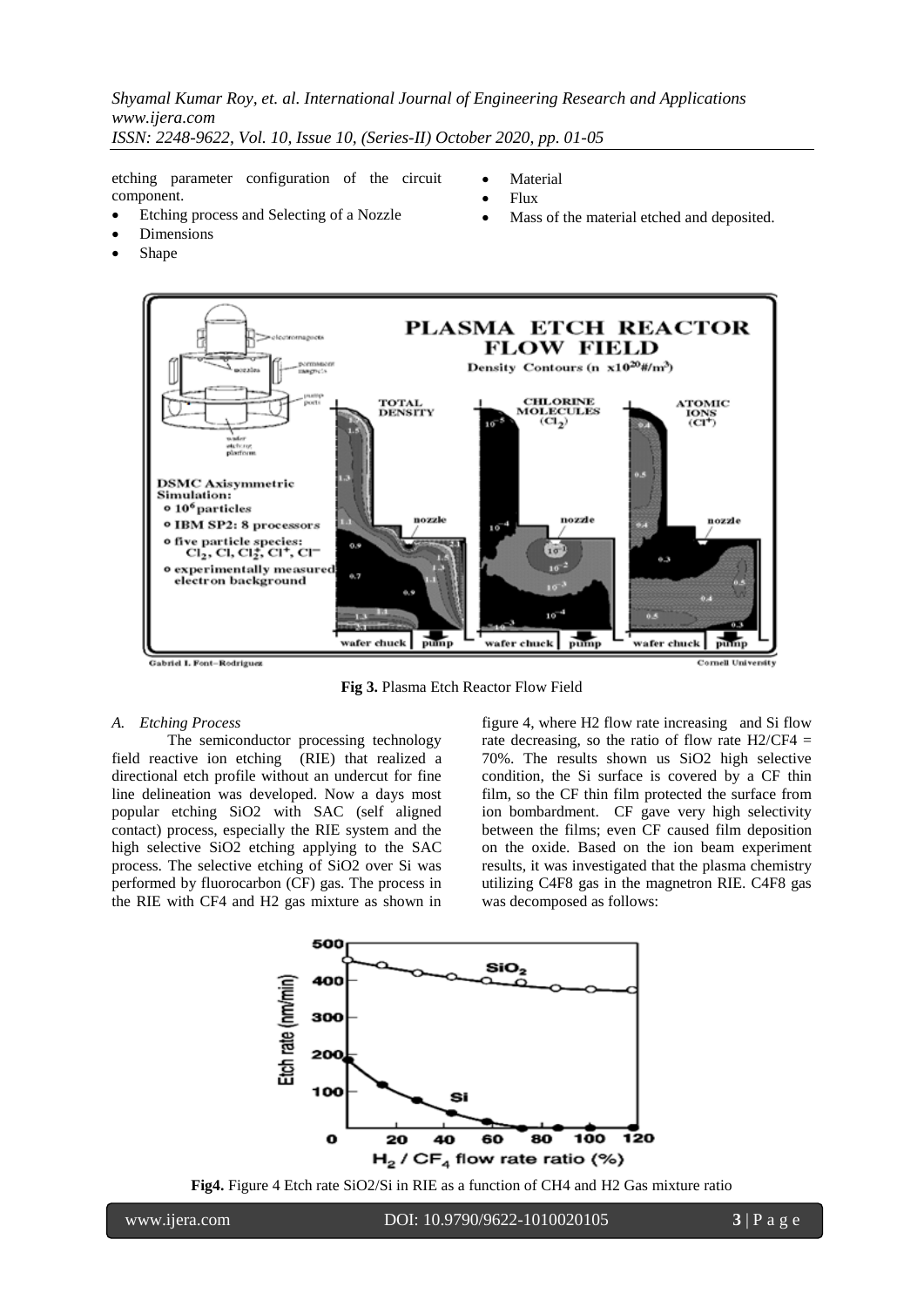

**TABLE I. GAS FLOW RATE CONDITIONS** 

| Gas              | C4F8 |
|------------------|------|
|                  |      |
| <b>Flow Rate</b> |      |
|                  |      |
| SiO <sub>2</sub> |      |
|                  |      |

Plasma etching in the project we used reactor setup of 27 MHz radio frequency (RF) excited capacitive coupled plasma (CCP) source with some diagnostics. Gas and flow rate C4F8 was 11 sccm (standard cubic centimeter), Gas pressure 30 mTorr,

800 KHz wafer bias and top plate mat was Si and C. RF and CCP as a reference for the tool evaluation, because it is very high etch performance and its uniformity of plasma in the narrow gap makes it easier to analysis the reactions in the gas phase and surface.



**Fig5.** Reactor Setup

## *B. Selecting of a Nozzle*

The parameters for the plasma reactors in figure 3 used in the project were summarized in Table 1. It is not easy to compare them since many external parameters are so different in each tool, such as the volume, gases, flow rate, pressure, etc. However, the table shows some interesting aspects for controlling processing plasma.

*C. Summary*

The following is the summery of the investigated

- 1. Etching rate would be considered for deposition rate.
- 2. Plasma growth technique used, rate of growth inversely related to temperature.
- 3. Selection of opening shielding spot.
- 4. Logical calculation for the parameters.
- 5. How much material to etch.
- 6. A magnetron RIE tool and an SAC hole process were introduced as tropics for the technology evolution. This research conducted on the SiO2 etching using CF plasma. The CF gas molecule is proposed as important parameters to control the gas dissoSciation and etch species flux to the surface. An etch reaction model was proposed and successfully predicted the etch rates of Si containing materials. Requirements for the development of next generation etch tools were discussed.

## **VI. CONCLUSIONS**

For flow field inside plasma etch reactor, impressive experimental techniques exist that can be used to obtain the information required to develop a quantitative description of plasmasurface interactions relevant to plasma etching. A strong need exists to develop and employ beam sources of realistic plasma species in order to facilitate controlled investigations of relevant plasma-surface interactions. An improved understanding of the interaction of specific reactive particles with a surface and the synergistic effects that become important when several species react simultaneously, coupled with modeling should make it possible to identify key mechanisms. The situation is not as promising for microstructures. Novel phenomena that are absent for surfaces occur in microstructures and ultimately determine the usefulness of a particular plasma process. Significant efforts will be needed to further develop means to establish particle fluxes and identify fundamental surface processes in microstructures as a function of microstructural dimensions.